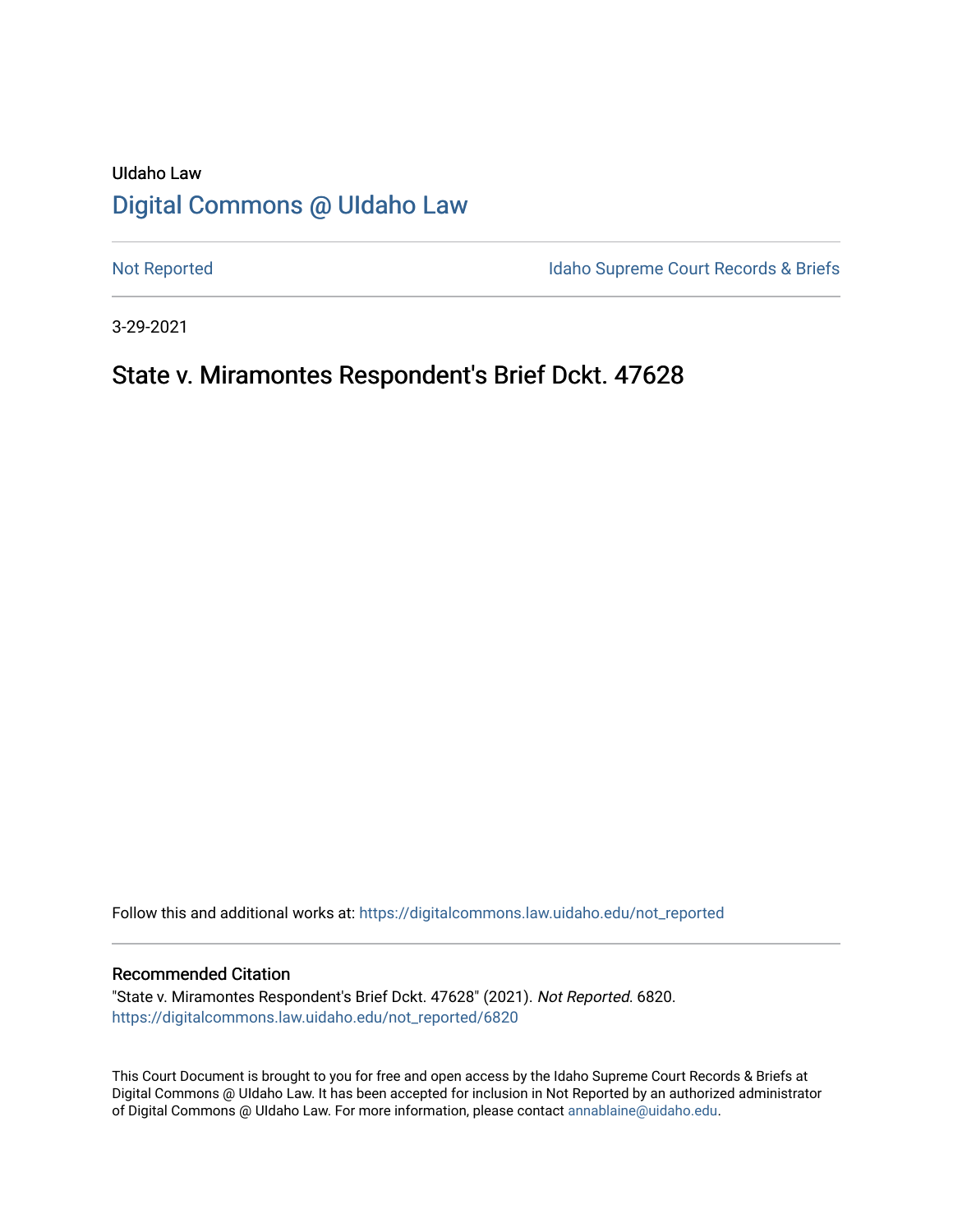Electronically Filed 3/29/2021 4:22 PM Idaho Supreme Court Melanie Gagnepain, Clerk of the Court By: Brad Thies, Deputy Clerk

### **IN THE SUPREME COURT OF THE STATE OF IDAHO**

**) ) ) ) ) ) ) ) ) )**

**STATE OF IDAHO,**

**Plaintiff-Respondent,**

**v.** 

**NATALIE JEAN MIRAMONTES,** 

**Defendant-Appellant.**

**No. 47628-2019** 

**Bannock County Case No. CR-2018-4106** 

### **BRIEF OF RESPONDENT** \_\_\_\_\_\_\_\_\_\_\_\_\_\_\_\_\_\_\_\_\_\_\_\_

\_\_\_\_\_\_\_\_\_\_\_\_\_\_\_\_\_\_\_\_\_\_\_\_

### **APPEAL FROM THE DISTRICT COURT OF THE SIXTH JUDICIAL DISTRICT OF THE STATE OF IDAHO, IN AND FOR THE COUNTY OF BANNOCK**

\_\_\_\_\_\_\_\_\_\_\_\_\_\_\_\_\_\_\_\_\_\_\_\_

**HONORABLE STEPHEN S. DUNN District Judge**

\_\_\_\_\_\_\_\_\_\_\_\_\_\_\_\_\_\_\_\_\_\_\_\_

**LAWRENCE G. WASDEN Attorney General State of Idaho**

**COLLEEN D. ZAHN Deputy Attorney General Chief, Criminal Law Division** 

**JUSTIN R. PORTER Deputy Attorney General Criminal Law Division P. O. Box 83720 Boise, Idaho 83720-0010 (208) 334-4534 E-mail: ecf@ag.idaho.gov** 

**ATTORNEYS FOR PLAINTIFF-RESPONDENT** **SALLY J. COOLEY Deputy State Appellate Public Defender 322 E. Front St., Ste. 570 Boise, Idaho 83702 (208) 334-2712 E-mail: documents@sapd.state.id.us** 

**ATTORNEY FOR DEFENDANT-APPELLANT**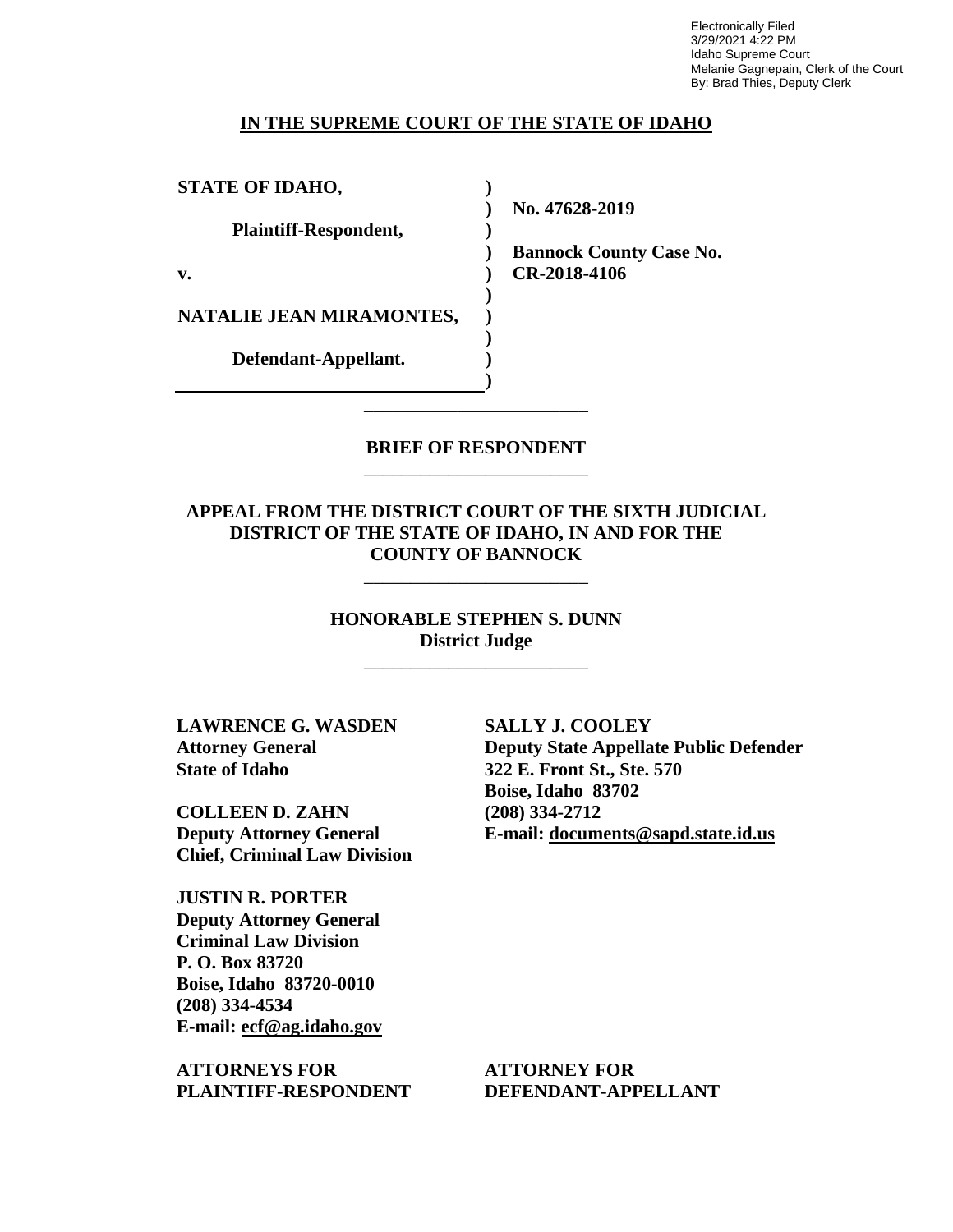# **TABLE OF CONTENTS**

|                 | Miramontes Has Failed To Show That The District Court                                                   |
|-----------------|---------------------------------------------------------------------------------------------------------|
| A.              |                                                                                                         |
| <b>B.</b>       |                                                                                                         |
| $\mathcal{C}$ . | The District Court Correctly Held That Miramontes                                                       |
| D.              | Miramontes's Claim That Her Purse Was Unlawfully                                                        |
| E.              | Regardless Of The Legality Of Either The Search Or<br>The Seizure, The Evidence Found In The Bedroom Is |
|                 |                                                                                                         |
|                 |                                                                                                         |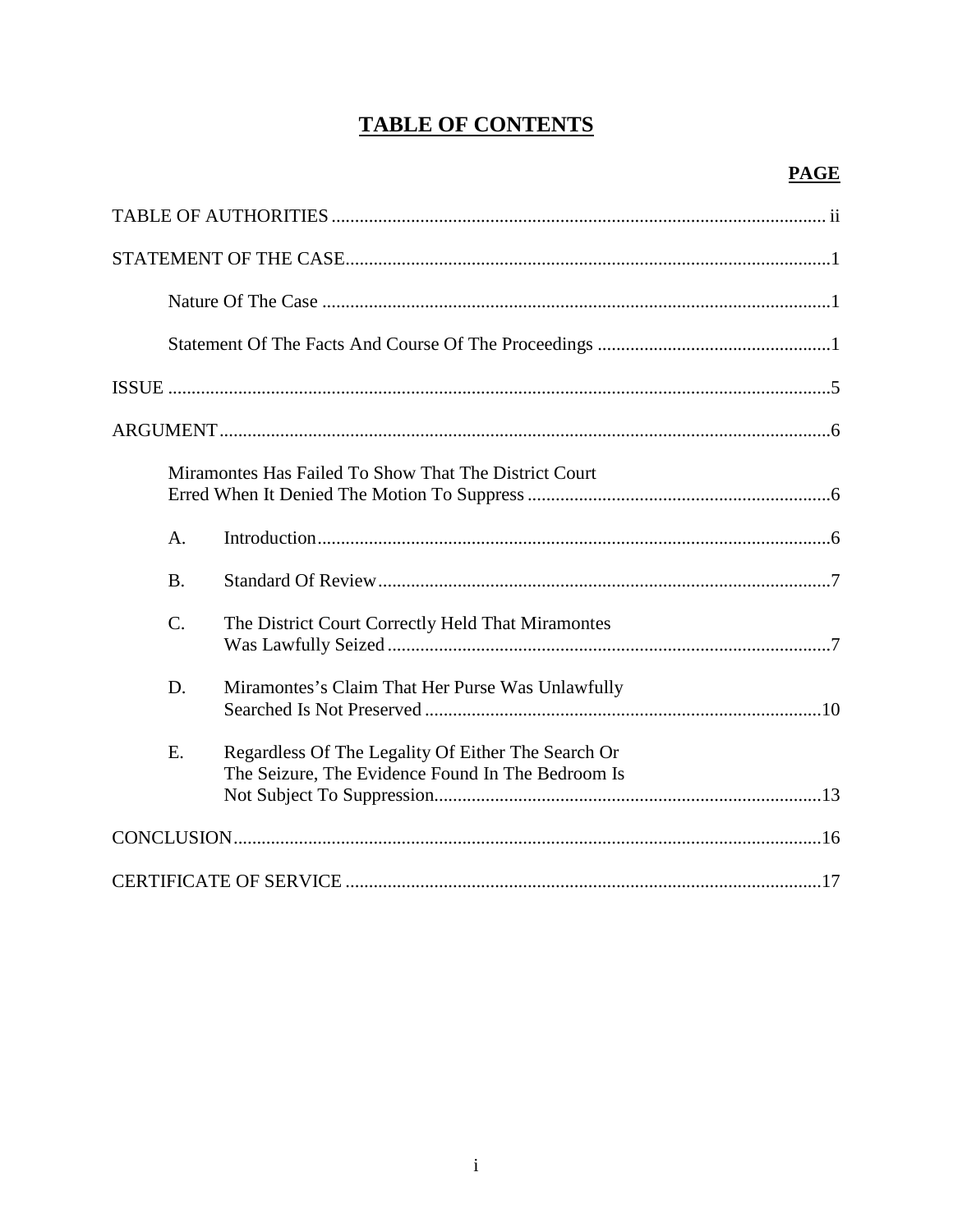# **TABLE OF AUTHORITIES**

| <b>CASES</b> | <b>PAGE</b> |
|--------------|-------------|
|              |             |
|              |             |
|              |             |
|              |             |
|              |             |
|              |             |
|              |             |
|              |             |
|              |             |
|              |             |
|              |             |
|              |             |
|              |             |
|              |             |
|              |             |
|              |             |
|              |             |
|              |             |
|              |             |
|              |             |
|              |             |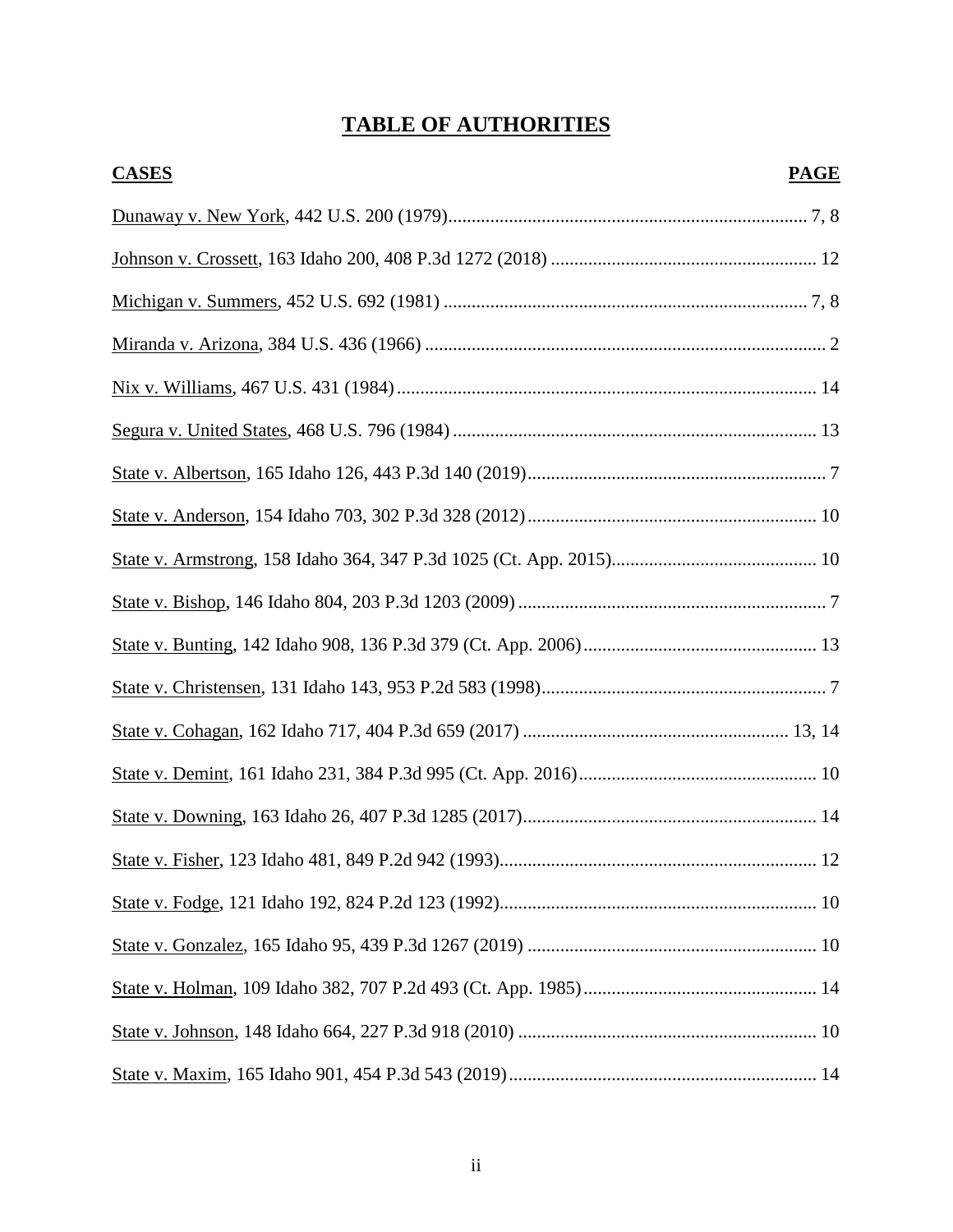| <b>CONSTITUTIONAL PROVISIONS</b> |  |
|----------------------------------|--|

| U.S. Const. amend. IV |  |  |
|-----------------------|--|--|
|-----------------------|--|--|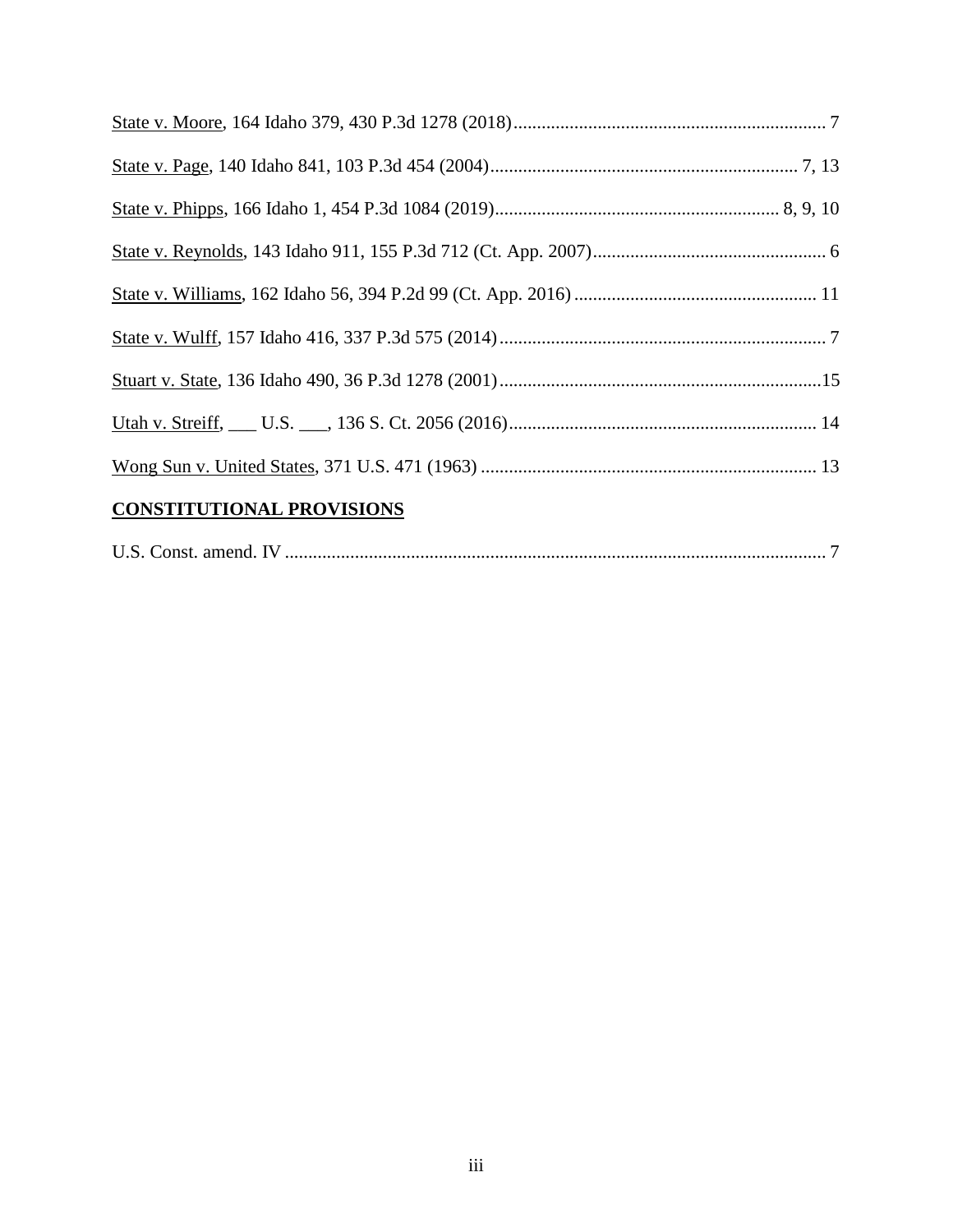#### STATEMENT OF THE CASE

### Nature Of The Case

Natalie Jean Miramontes appeals from the judgment of conviction entered upon her conditional guilty plea to possession of methamphetamine. Miramontes asserts the district court erred when it denied her motion to suppress. (Appellant's brief, p.7.)

### Statement Of The Facts And Course Of The Proceedings

Probation Officers Raynee Myler and Matt LaVallee conducted a probationary check on the home of Christine Evans, a participant in mental health court. (R., pp.133-34.) Upon arriving at Evans's home, Officer Myler knocked on the door and saw Evans through a window. (11/27/18 Tr., p.6, Ls.10-14.) Evans saw the officers and put her finger up indicating that she needed a minute. (11/27/18 Tr., p.8, Ls.12-20.) She then walked to the back of the house before returning to let the officers in. (11/27/18 Tr., p.8, Ls.20-23.)

Officer Myler suspected other persons were present in the home. (R., p.134.) Upon entering, Officer Myler immediately walked to the back of the house to verify her suspicion. (R., p.134;  $11/27/18$  Tr., p.8, L.24 – p.9, L.1.) As she did so, she observed a woman exiting into the backyard through a back door, hunched over carrying a bag. (R., p.134; 11/27/18 Tr., p.9, Ls.6- 24.) Officer Myler followed the woman and ordered her to stop three times. (R., p.134; 11/27/18 Tr., p.9, L.25 – p.10, L.11.) The woman stopped after Officer Myler's third command and dropped the bag she was carrying. (R., p.134; 11/27/18 Tr., p.10, Ls.19-25.) Officer Myler asked the woman to come back inside the house and to identify herself. (R., p.134; 11/27/18 Tr., p.10, Ls.24- 25.) The woman came back inside and identified herself as Natalie Miramontes. (11/27/18 Tr., p.11, L.24 – p.12, L.8; p.13, Ls.3-4.) Miramontes told Officer Myler that she had been living in a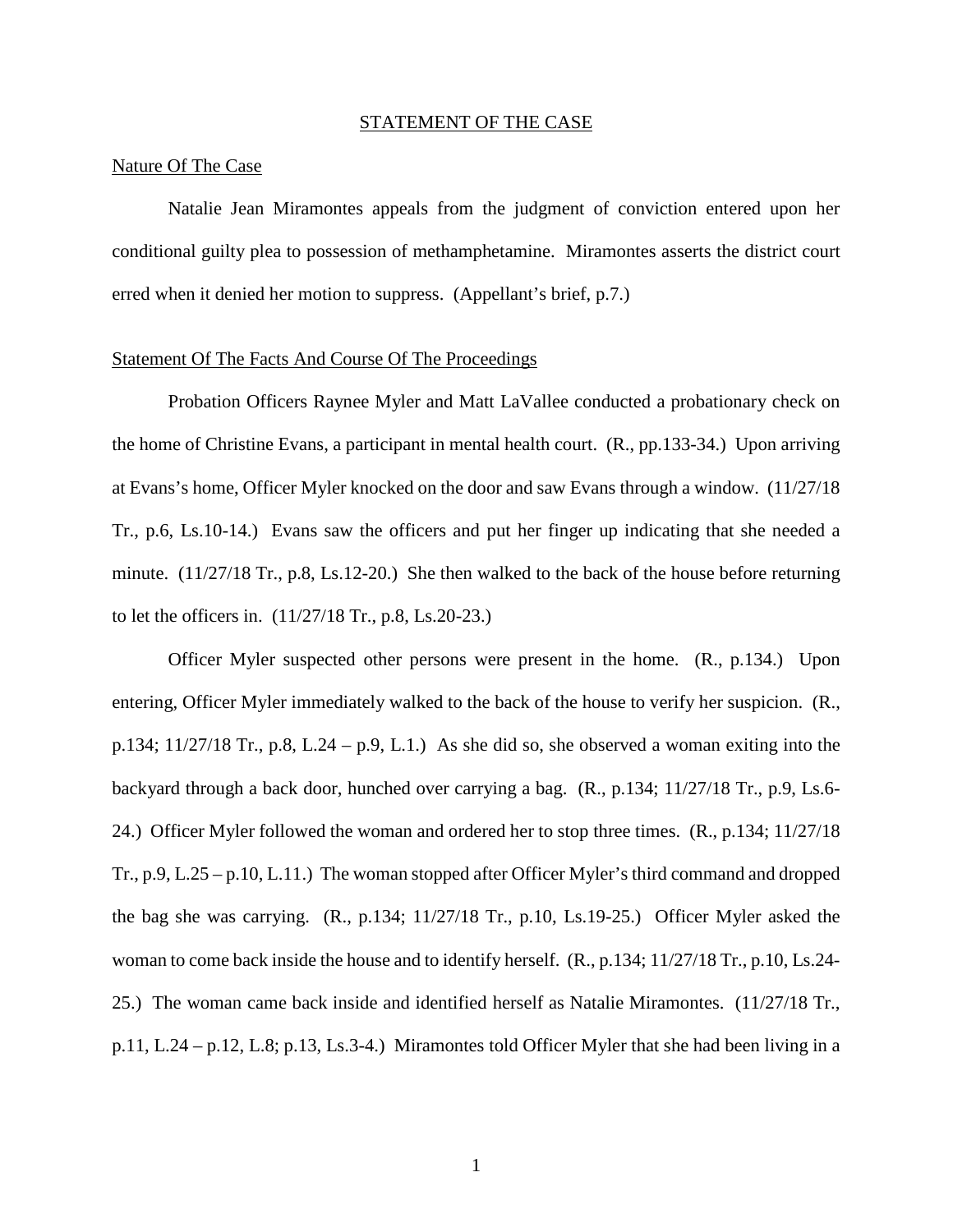spare bedroom in Evans's home for about a week. (R., p.134; 11/27/18 Tr., p.12, Ls.2-8; p.14,  $L.25 - p.15$ ,  $L.9$ .)

Officer Myler then asked Miramontes for her identification. (R., p.134; 11/27/18 Tr., p.12, Ls.9-16.) Miramontes told Officer Myler that her ID was in her purse. (11/27/18 Tr., p.13, L.18  $-$  p.14, L.1.) She tried to walk past Officer Myler toward the bag she had dropped, but Officer Myler prevented her from doing so for officer safety reasons. (11/27/18 Tr., p.13, L.18 – p.14, L.1; p.37, Ls.3-24.) Instead, Officer Myler had Officer LaVallee collect the bag and its contents from the backyard and bring it inside. (R., p.134; 11/27/18 Tr., p.41, Ls.4-21; p.59, L.2 – p.62, L.11; State's Exs. 2-4.) Miramontes told the officers that her ID was in the pink floral pattern bag. (R., p.134; 11/27/18 Tr., p.14, Ls.2-5; p.42, L.18 – p.43, L.1; p.59, Ls.16-22.) Officer LaVallee opened a pink floral print bag and saw needles, plastic packaging, and a fake battery that contained methamphetamine. (R., p.134; 11/27/18 Tr., p.62, Ls.12-18; p.85, L.6 – p.86, L.6; 5/9/18 Tr., p.30, Ls.4-8; State's Ex. 4.) The officers froze the scene, detained Miramontes, and called for local police to respond. (R., p.134; 11/27/18 Tr., p.15, L.10 – p.17, L.12; p.64, L.22 – p.65, L.9.)

Officer Leach, a local police officer, responded a few minutes later. (R., p.135; 11/27/18 Tr., p.16, Ls.18-24; p.80, L.22 – p.81, L.18.) Officers Leach and Myler searched the back bedroom that Miramontes had been staying in. (11/27/18 Tr., p.83, Ls.2-12.) They discovered methamphetamine as well as various items of drug paraphernalia such as plastic baggies, bindles, pipes, a glass bong, syringes, and a torch. (R., p.135; 11/27/18 Tr., p.83, L.13 – p.84, L.1.) Officer Leach also searched the bags Miramontes had dropped in the backyard and found a glass bong, a syringe that contained a dark substance, and Miramontes's ID. (R., p.135; 11/27/18 Tr., p.84, L.8  $-$  p.88, L.[1](#page-6-0)1; State's Ex. 5-6.) Officer Leach read Miramontes her Miranda<sup>1</sup> rights and asked

<span id="page-6-0"></span> 1 Miranda v. Arizona, 384 U.S. 436 (1966).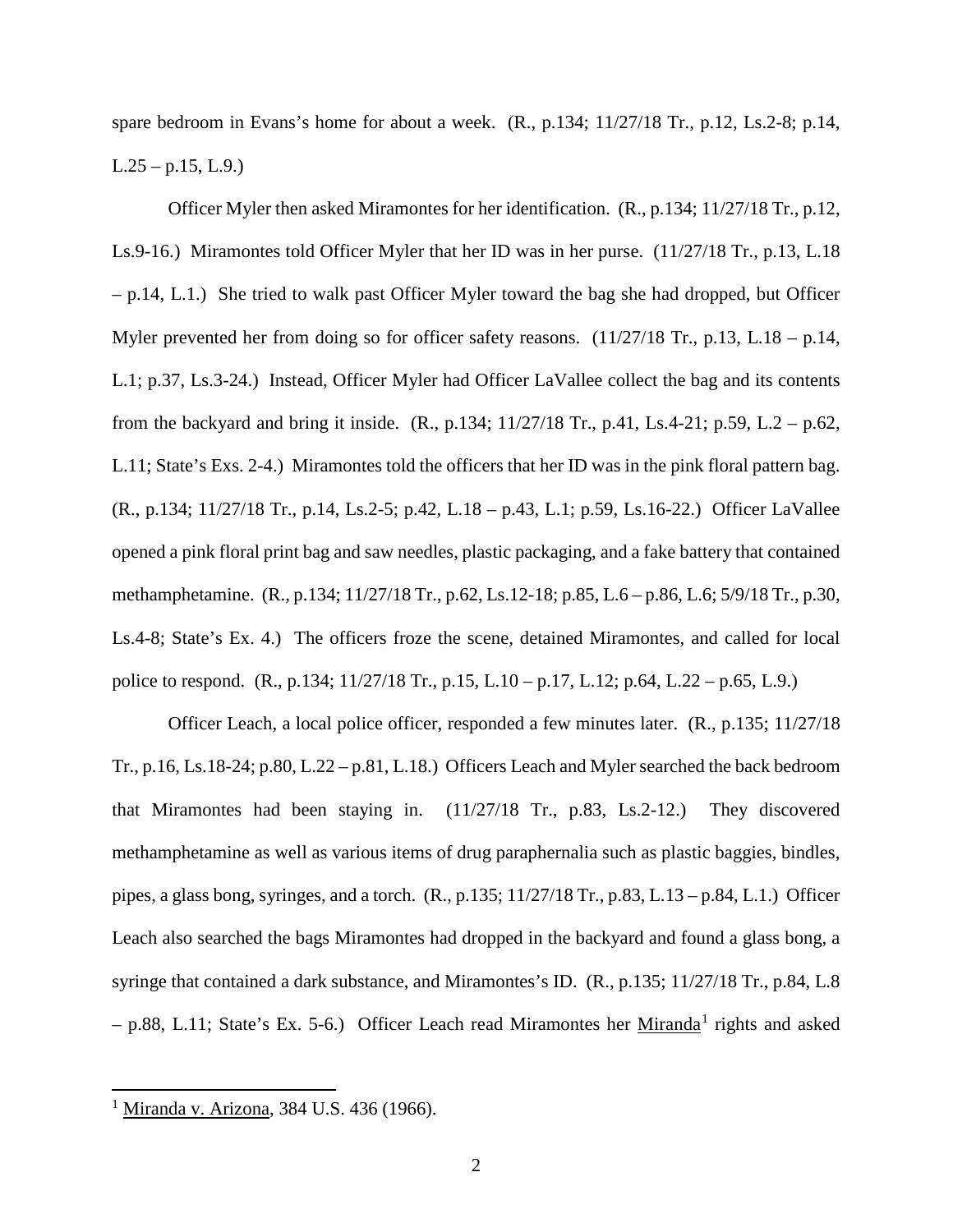which items belonged to her.  $(R., p.135; 11/27/18$  Tr., p.88, L.12 – p.90, L.10.) Miramontes claimed ownership of the bag that contained the glass bong, and the bag that contained the syringe and her ID; she again admitted that she had been staying in Evans's home for about five days.  $(11/27/18$  Tr., p.89, L.16 – p.91, L.13.)

The state charged Miramontes with possession of methamphetamine with intent to deliver.  $(R., pp.41-42.^2)$  $(R., pp.41-42.^2)$  $(R., pp.41-42.^2)$  Miramontes filed a motion to suppress arguing that her constitutional right "against unreasonable *seizure* was violated." (R., pp.63-65 (emphasis added).) The district court held an evidentiary hearing on the suppression motion before the parties submitted any briefing. (R., pp.66-69; see generally 11/27/18 Tr., pp.4-97.) The parties submitted their respective briefs in the weeks after the evidentiary hearing. (R., pp.73-98.)

At the court's request, a second hearing on the motion to suppress was held. (2/25/19 Tr., p.6, Ls.4-6; see R., p.99.) Due to the temporal difference between the evidence initially discovered in Miramontes's purse and the evidence subsequently discovered in the bedroom, the court sought clarification from Miramontes regarding what evidence she was seeking to have suppressed. (R., pp.135-36; 2/25/19 Tr., p.7, Ls.8-19.) Following the hearing, Miramontes filed a supplemental brief arguing that both the evidence found in her purse and the evidence found in the bedroom should be suppressed because neither the attenuation doctrine, nor the inevitable discovery doctrine, nor the independent source doctrine applied. (R., pp.102-16.) The state also filed a supplemental brief. (R., pp.117-32.) The state argued the evidence discovered was not subject to suppression because the exceptions to the exclusionary rule applied. (R., pp.118-31.) Ultimately, the district court denied the motion to suppress. (R., pp.133-44.)

 $\overline{a}$ 

<span id="page-7-0"></span><sup>&</sup>lt;sup>2</sup> Miramontes was charged with possessing both the methamphetamine discovered in her purse and the methamphetamine found in the bedroom. (2/25/19 Tr., p.7, Ls.20-23; p.11, Ls.18-25.)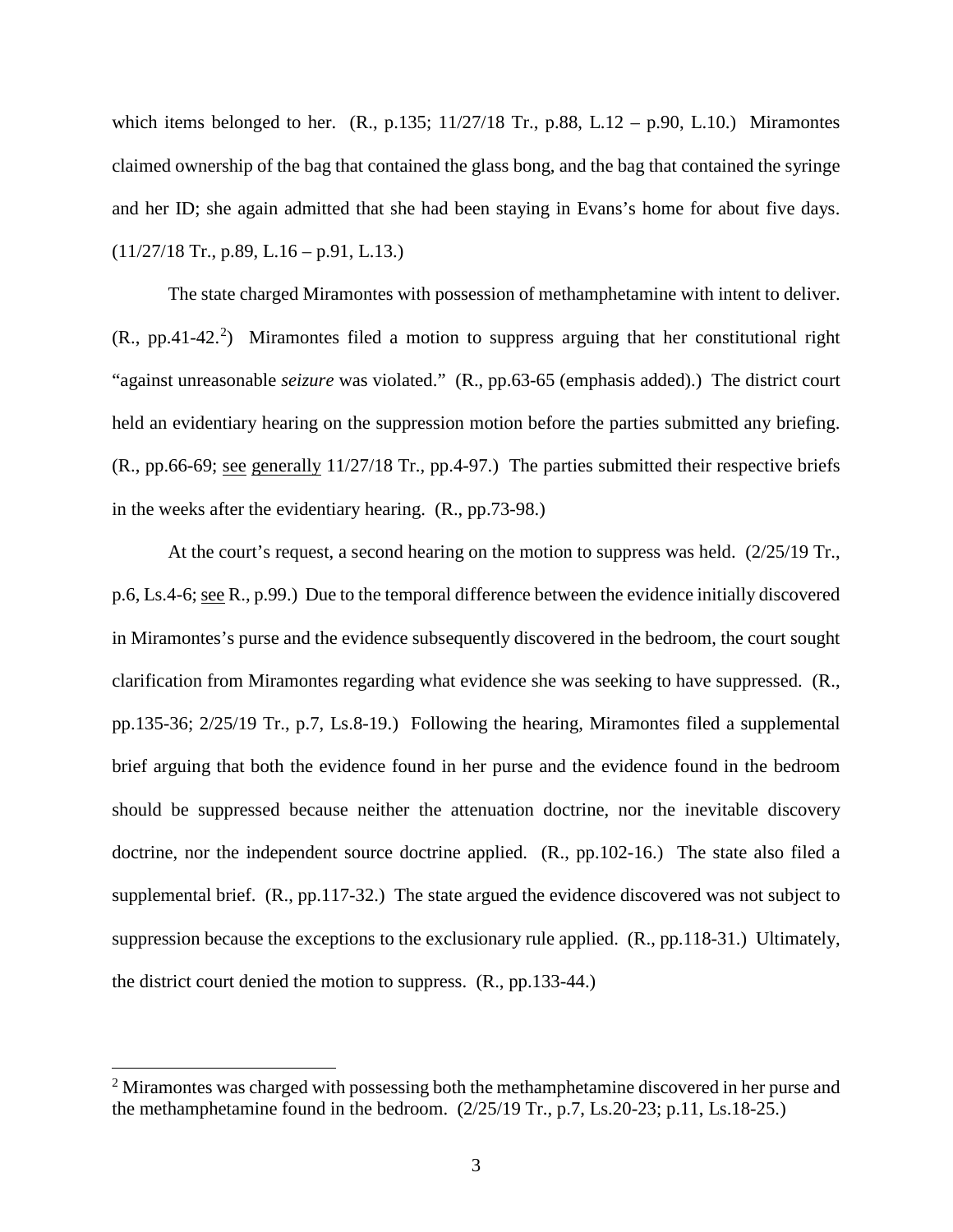Following mediation and pursuant to a plea agreement, Miramontes entered a conditional guilty plea to the amended charge of possession of methamphetamine. (R., pp.147-48, 158-69; 11/22/19 Tr., p.20, L.20 – p.22, L.24; p.25, Ls.2-4.) She reserved the right to appeal the order denying the motion to suppress. (R., p.162; 11/22/19 Tr., p.29, Ls.12-22.)

The district court imposed a unified sentence of three years, with two years fixed. (R., pp.182-85; 11/25/19 Tr., p.42, L.22 – p.43, L.4.) The court suspended execution of the sentence and placed Miramontes on probation for three years. (Id.)

Miramontes timely appealed. (R., pp.182, 186-88.)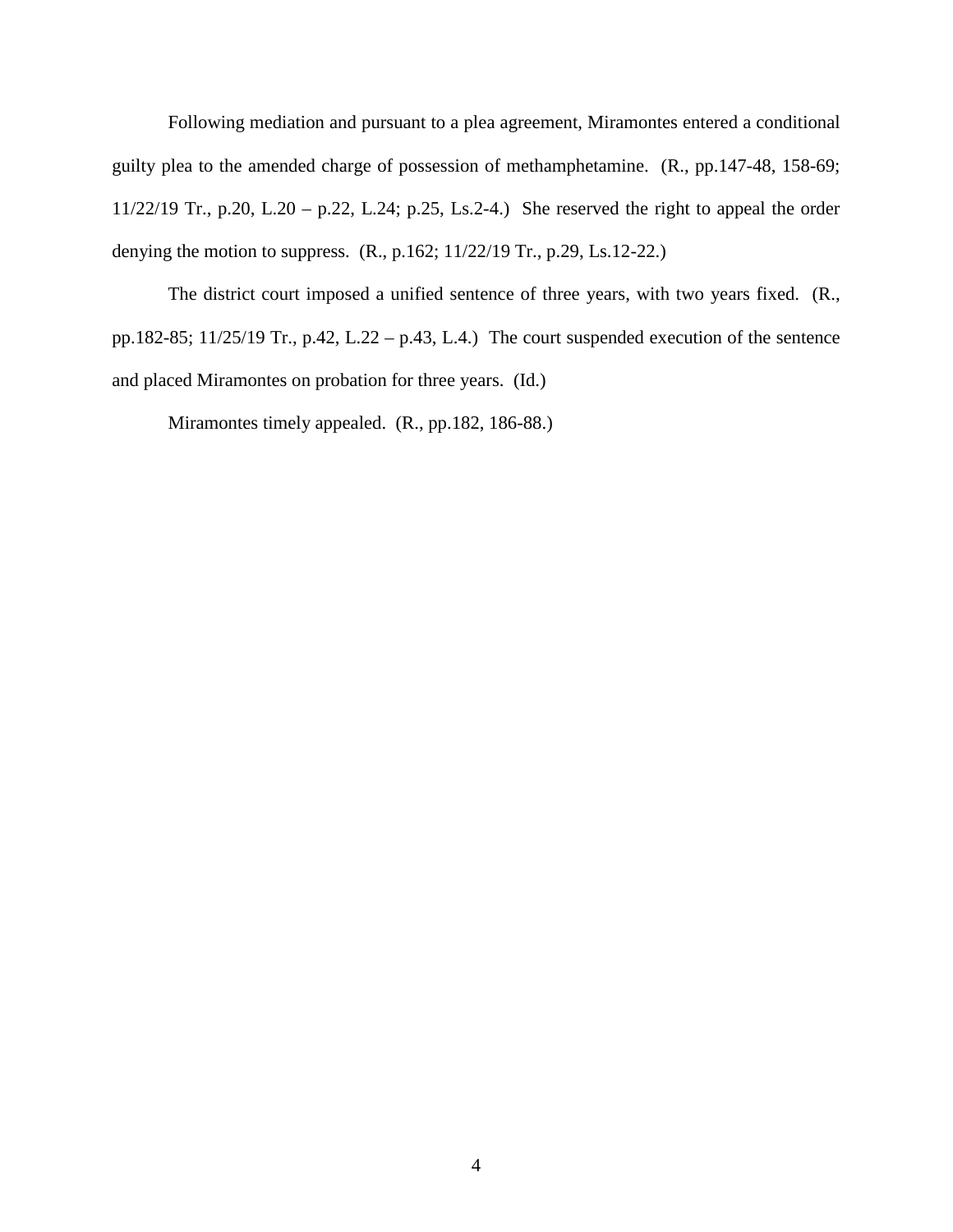### ISSUE

Miramontes states the issue on appeal as:

Did the district court err when it denied Ms. Miramontes's motion to suppress?

(Appellant's brief, p.6.)

The state rephrases the issue as:

Has Miramontes failed to show that the district court erred when it denied the motion to suppress?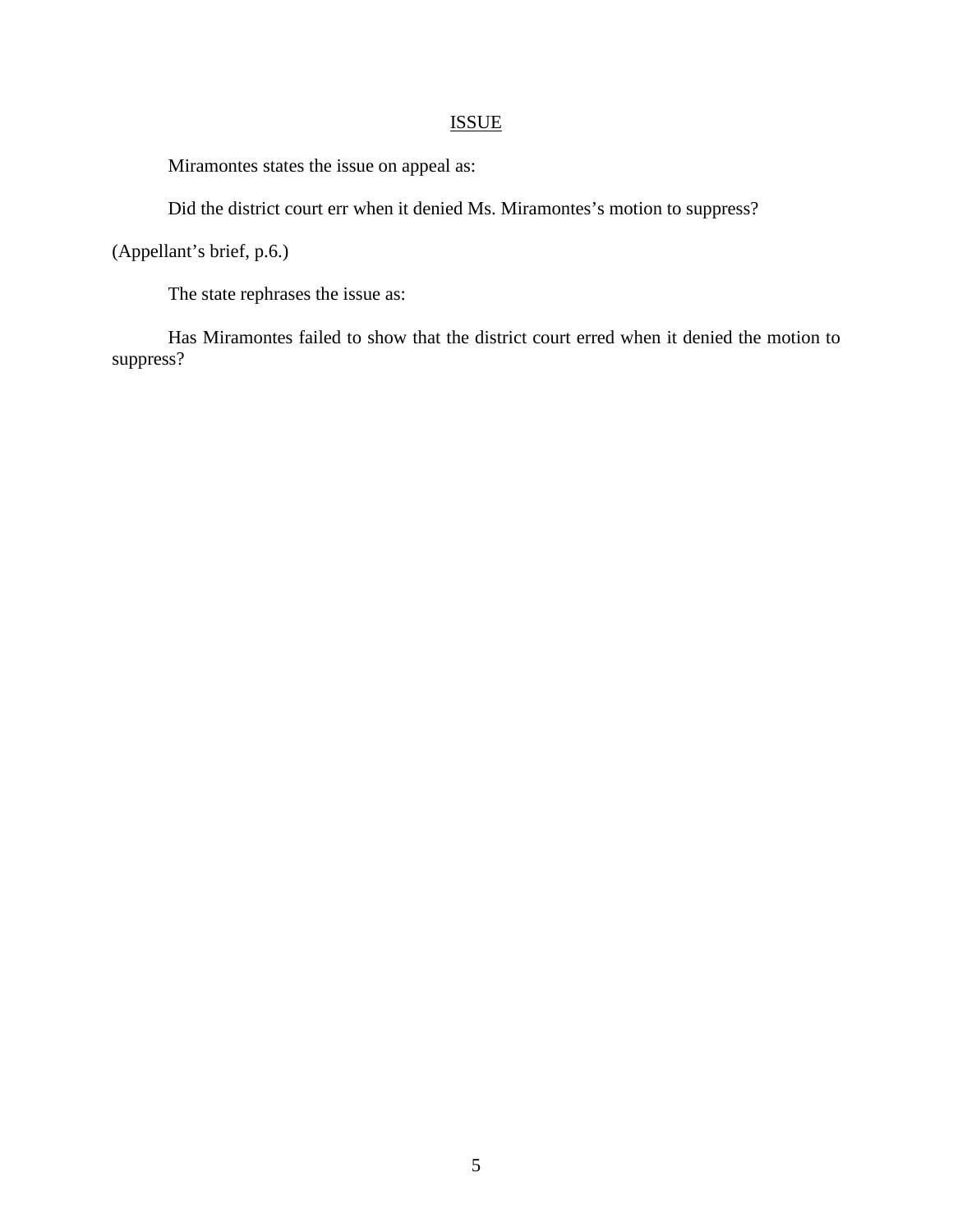#### ARGUMENT

### Miramontes Has Failed To Show That The District Court Erred When It Denied The Motion To **Suppress**

### A. Introduction

 $\overline{a}$ 

The district court held that Miramontes's seizure did not violate the Fourth Amendment and thus denied Miramontes's motion to suppress. (R., pp.1[3](#page-10-0)3-44.<sup>3</sup>) On appeal, Miramontes asserts the district court erred by denying her motion to suppress because the search of her purse was unlawful. (Appellant's brief, pp.7-11.) Her argument is unpreserved. She also asserts that all evidence must be suppressed as the fruits of that unlawful search. (Appellant's brief, pp.13- 16.) She is incorrect.

The district court properly denied the motion to suppress on the basis that Miramontes was not unlawfully seized. Miramontes's argument that the search of her purse was unlawful is not preserved for appeal because she did not support such an assertion with any cogent argument or authority below. Even if she did present some iteration of the argument she presents on appeal to the district court, the argument is nevertheless unpreserved because she not obtain an adverse ruling from the district court regarding the legality of the search. Even if Miramontes's detention or the search of her purse was unlawful, the evidence found in the bedroom she was staying in is not subject to suppression as it would have been inevitably discovered by lawful means.

<span id="page-10-0"></span> $3$  Although Miramontes contended that both constitutions were violated in her motion to suppress, she has provided no argument why Article I, Section 17 of the Idaho Constitution should be applied differently than the Fourth Amendment to the United States Constitution. (R., pp.63-65, 73-82, 101-16; Appellant's brief, pp.7-13.) Therefore, the Court should solely rely on judicial interpretation of the Fourth Amendment in its analysis of Miramontes's claims. See State v. Reynolds, 143 Idaho 911, 914, 155 P.3d 712, 715 (Ct. App. 2007).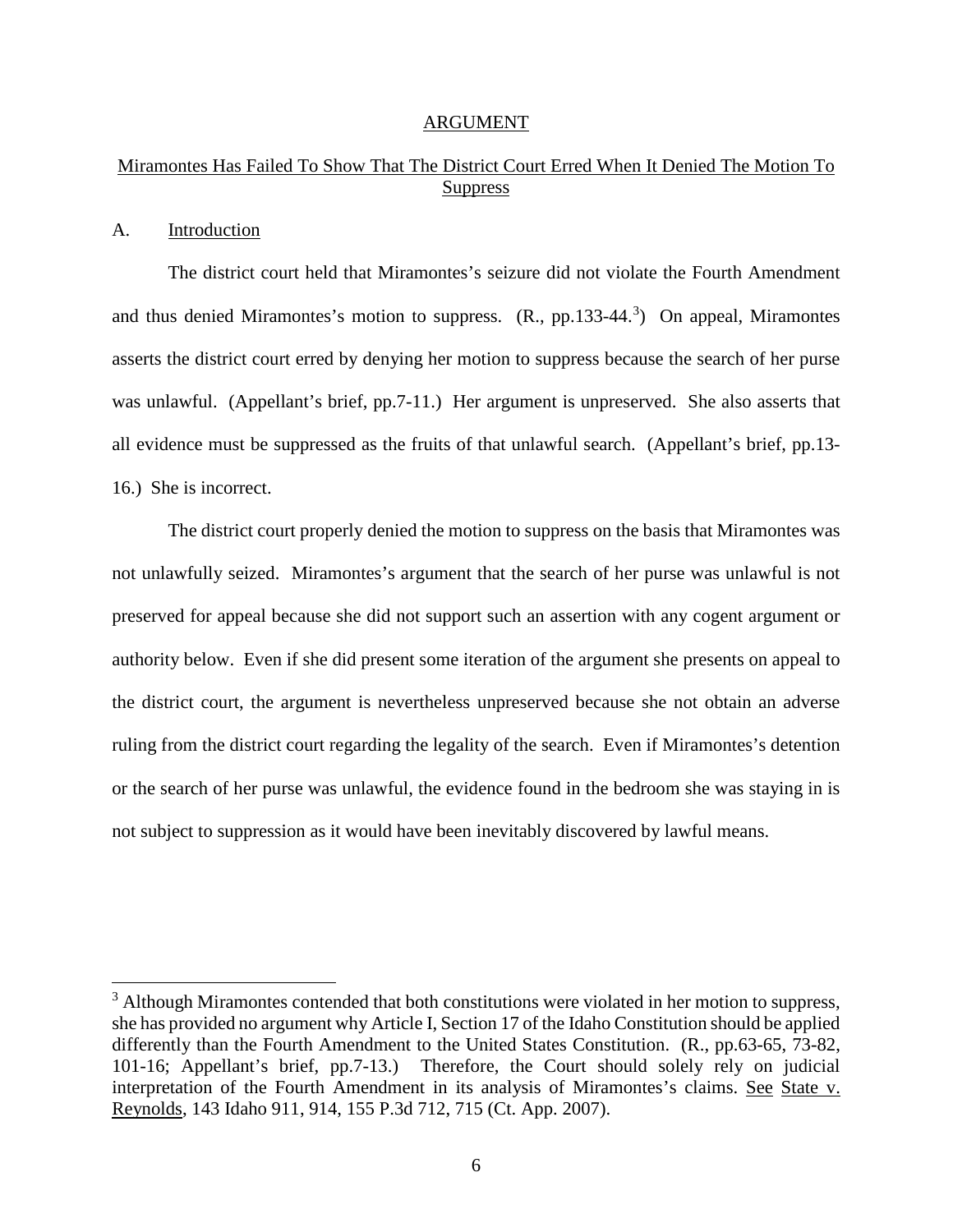### B. Standard Of Review

"The standard of review of a suppression motion is bifurcated. When a decision on a motion to suppress is challenged, the Court accepts the trial court's findings of fact that are supported by substantial evidence, but freely reviews the application of constitutional principles to the facts as found." State v. Moore, 164 Idaho 379, 381, 430 P.3d 1278, 1280 (2018) (quoting State v. Page, 140 Idaho 841, 103 P.3d 454, 456 (2004)).

### C. The District Court Correctly Held That Miramontes Was Lawfully Seized

"The Fourth Amendment to the United States Constitution protects '[t]he right of the people to be secure in their persons, houses, papers, and effects, against unreasonable searches and seizures.'" State v. Bishop, 146 Idaho 804, 810, 203 P.3d 1203, 1209 (2009) (quoting U.S. Const. amend. IV). "Like the Fourth Amendment, the purpose of Art. I, § 17 [of the Idaho Constitution] is to protect Idaho citizens' reasonable expectation of privacy against arbitrary governmental intrusion." State v. Albertson, 165 Idaho 126, 129, 443 P.3d 140, 143 (2019) (quoting State v. Christensen, 131 Idaho 143, 146, 953 P.2d 583, 586 (1998)). Warrantless searches and seizures are presumptively unreasonable under the Fourth Amendment. State v. Wulff, 157 Idaho 416, 419, 337 P.3d 575, 578 (2014) (citations omitted).

Generally, "an official seizure of the person must be supported by probable cause, even if no formal arrest is made" in order to be reasonable under the Fourth Amendment. Michigan v. Summers, 452 U.S. 692, 696 (1981) (citing Dunaway v. New York, 442 U.S. 200, 204 (1979)). However, "some seizures significantly less intrusive than an arrest have withstood scrutiny under the reasonableness standard embodied in the Fourth Amendment." Id. at 697 (citations omitted). "In these cases the intrusion on the citizen's privacy 'was so much less severe' than that involved in a traditional arrest that 'the opposing interest in crime prevention and detection and in police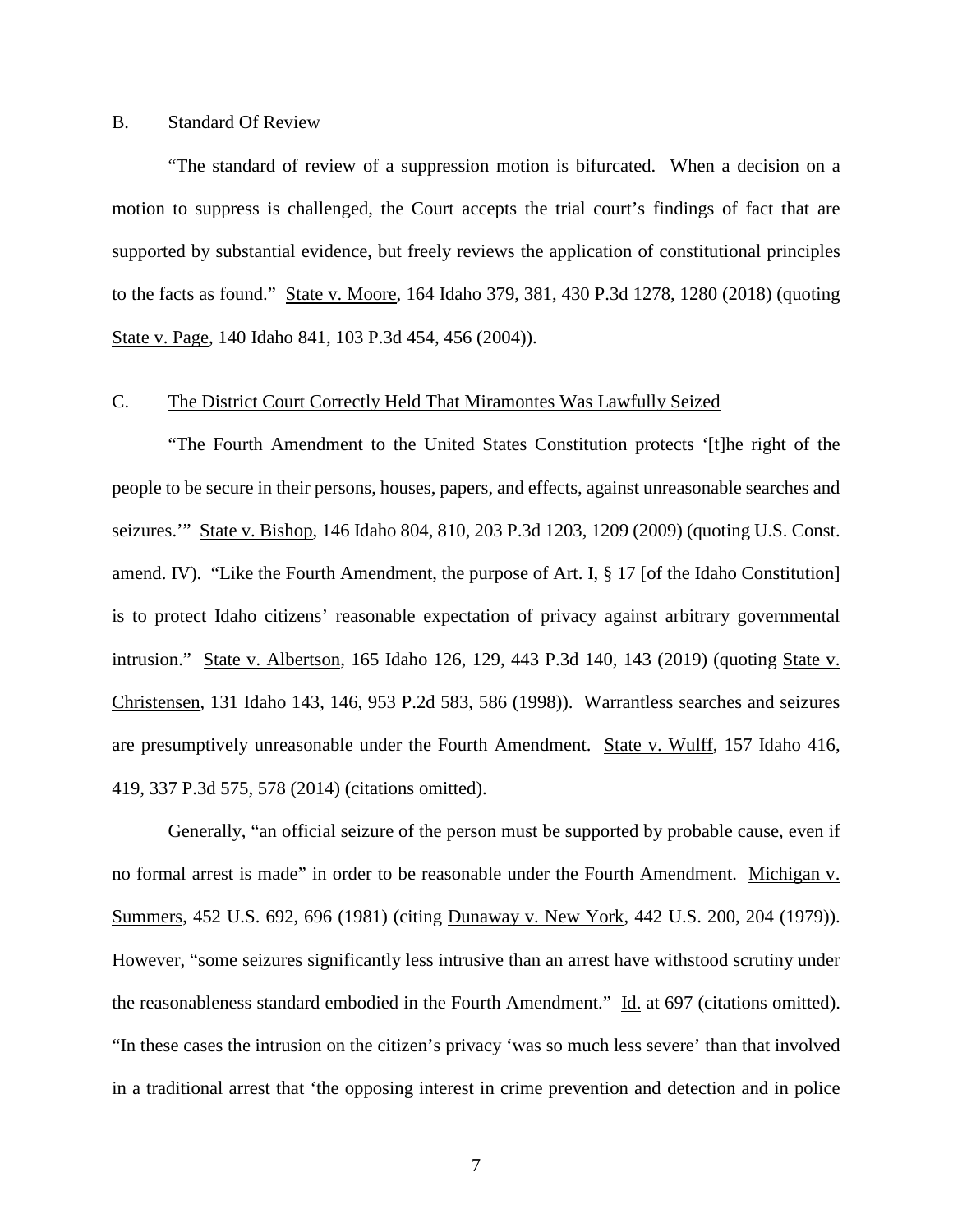officer safety' could support the seizure as reasonable." Id. at 697-98 (quoting Dunaway, 442 U.S. at 209).

Applying the foregoing principles, the U.S. Supreme Court held that a valid search warrant "implicitly carries with it the limited authority [for law enforcement officers] to detain the occupants of the premises [to be searched] while a proper search is conducted." Summers, 452 U.S. at 705. In reaching its decision, the Court examined the character of the intrusion and its justifications. Id. at 701-03. The Court concluded that when police officers are searching a house pursuant to a valid search warrant, the detention of an occupant is minimally intrusive. Id. at 701- 02. The Court also recognized three legitimate justifications for such an intrusion: (1) the need to prevent flight in the event incriminating evidence is found; (2) the interest in minimizing the risk of harm to the officers; and (3) the orderly completion of the search. Id. at 702-03. Because the intrusion on the citizen's privacy is so much less severe than that involved in a traditional arrest, such seizures are reasonable given the law enforcement interests. Summers, 452 U.S. at 704-05.

The Idaho Supreme Court recently extended the Summers rule to permit the limited detention of the occupants of a home during a parole or probation search. State v. Phipps, 166 Idaho 1, 454 P.3d 1084 (2019). The Court determined that the intrusion caused by such detentions is slight and that the governmental interests outlined in Summers apply with the same force to parole and probation searches. Id. at \_\_\_\_\_, 454 P.3d at 1090-91. Accordingly, the Court held that "officers have categorical authority to detain all occupants of a residence incident to a lawful parole or probation search and to question them as long as the detention is not prolonged by the questioning." <u>Id.</u> at \_\_\_, 454 P.3d 1091.

Here, the district court correctly determined that Miramontes's detention did not violate the Fourth Amendment. It is undisputed that the probation officers had authority to enter and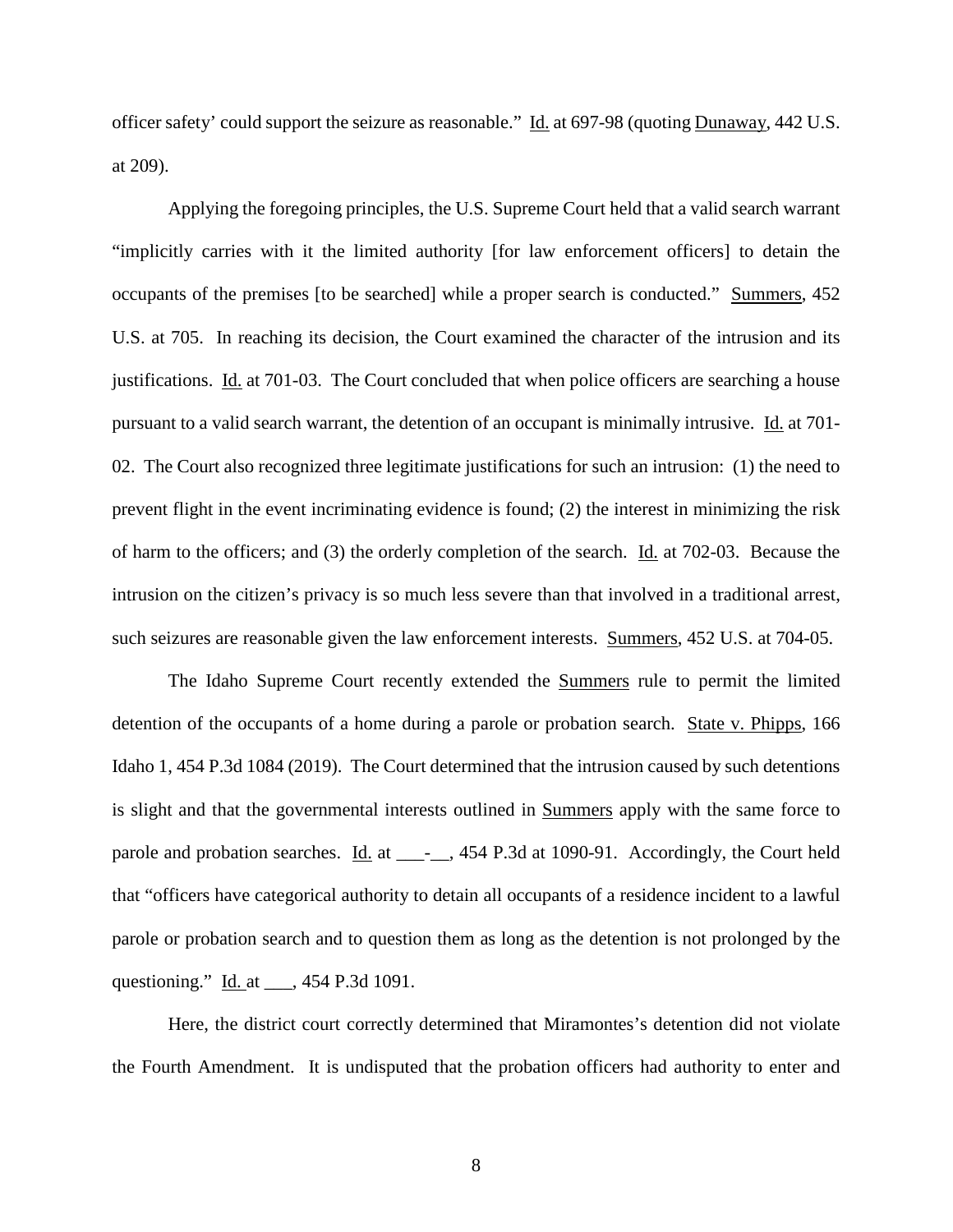search Evans's residence. (Appellant's brief, p.9; see also R., p.78.) Evans consented to warrantless searches of her person, property, and residence as a condition of her participation in mental health court. (State's Ex. 1.) Additionally, Miramontes was inside Evans's home when the officers arrived (R., pp.133-34; 11/27/18 Tr., p.9, Ls.6-24), and she later admitted that she had been living in a spare bedroom inside Evans's home for several days before they arrived (R., p.134; 11/27/18 Tr., p.12, Ls.2-8; p.14, L.25 – p.15, L.9). Although Miramontes immediately fled out of a back door, she obeyed Officer Myler's order to stop and come back inside the home where she was detained. (R., p.134; 11/27/19 Tr., p.10, Ls.24-25; p.17, Ls.4-12.) Because officers have categorical authority to detain any occupants of a residence incident to a lawful probation search, the probation officers did not violate Miramontes's Fourth Amendment rights when they detained her while conducting the search of Evans's home. Therefore, the district court did not err when it denied the motion to suppress on the grounds that Miramontes's detention did not violate the Fourth Amendment.

On appeal, Miramontes claims that she "does not challenge her warrantless, suspicionless detention." (Appellant's brief, p.3 n.2.) She concedes that "Idaho case law has … affirmed the constitutionality of [her] detention due to her presence at the home of … a probationer during a routine probation search of the home." (Appellant's brief, pp.9-10 (citing Phipps, 166 Idaho 1, 454 P.3d 1084).) Nevertheless, she devotes several pages of her opening brief to the argument that a seizure must be based on the reasonable suspicion that a particular individual is involved in criminal activity and that flight alone is not a basis for reasonable suspicion. (Appellant's brief, pp.7-9.) To the extent she argues that the district court incorrectly held that her seizure was lawful, proper application of Phipps shows that her argument is misplaced. The reasonableness standard embodied in the Fourth Amendment is not violated when a third-party occupant of a residence is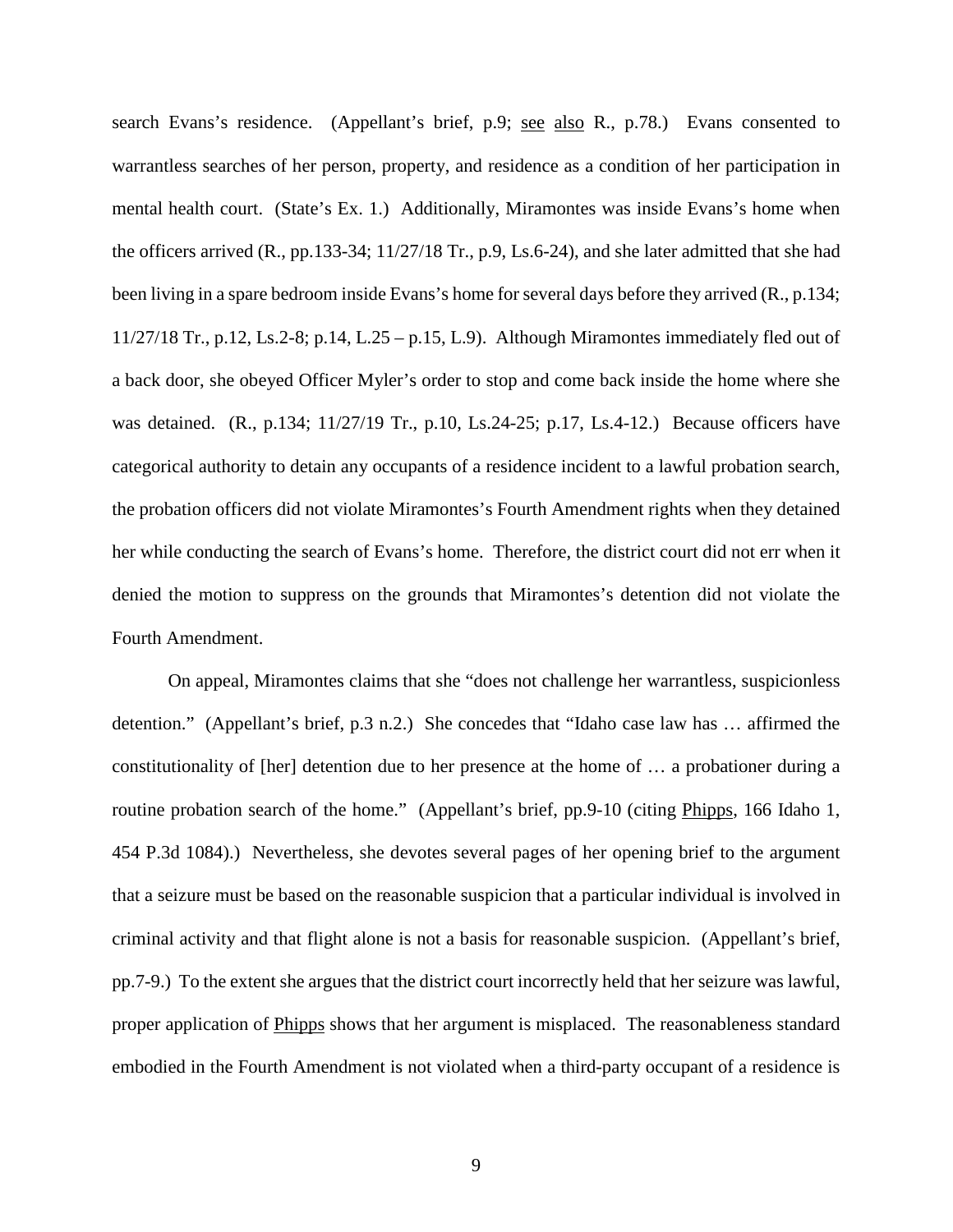detained while officers conduct a probation search of the residence, regardless of whether the officers have reasonable suspicion that the third party is involved in criminal activity. Phipps, 166 Idaho at \_\_\_\_\_, 454 P.3d at 1090-91. Miramontes has not argued that Phipps was wrongly decided or shown that her detention was unlawful. Accordingly, she has failed to show that the district court erred when it denied her motion to suppress on the grounds that her detention was lawful.

### D. Miramontes's Claim That Her Purse Was Unlawfully Searched Is Not Preserved

Miramontes asserts the district court erred when it denied her motion to suppress because the search of her purse was illegal. (Appellant's brief, pp.7-13.) Her argument is unpreserved.

Issues not raised below generally may not be considered for the first time on appeal. State v. Fodge, 121 Idaho 192, 195, 824 P.2d 123, 126 (1992). "Appellate court review is limited to the evidence, theories, and *arguments* that were presented below." State v. Armstrong, 158 Idaho 364, 367, 347 P.3d 1025, 1028 (Ct. App. 2015) (emphasis added) (citing State v. Johnson, 148 Idaho 664, 670, 227 P.3d 918, 924 (2010)). A party may not claim the district court's decision was in error based on an argument that was not presented to the district court for its consideration. State v. Demint, 161 Idaho 231, 233, 384 P.3d 995, 997 (Ct. App. 2016) (citing Armstrong, 158 Idaho at 368, 347 P.3d at 1029); <u>see also State v. Gonzalez</u>, 165 Idaho 95, 99, 439 P.3d 1267, 1271 (2019) ("We will not hold that a trial court erred in making a decision on an issue or a party's position on an issue that it did not have the opportunity to address.") "Even when a defendant mentions the general basis for a motion to suppress, his or her arguments on appeal are limited by what was argued to the trial court." Demint, 161 Idaho at 233, 384 P.3d at 997 (citing State v. Anderson, 154 Idaho 703, 705-06, 302 P.3d 328, 330-31 (2012)).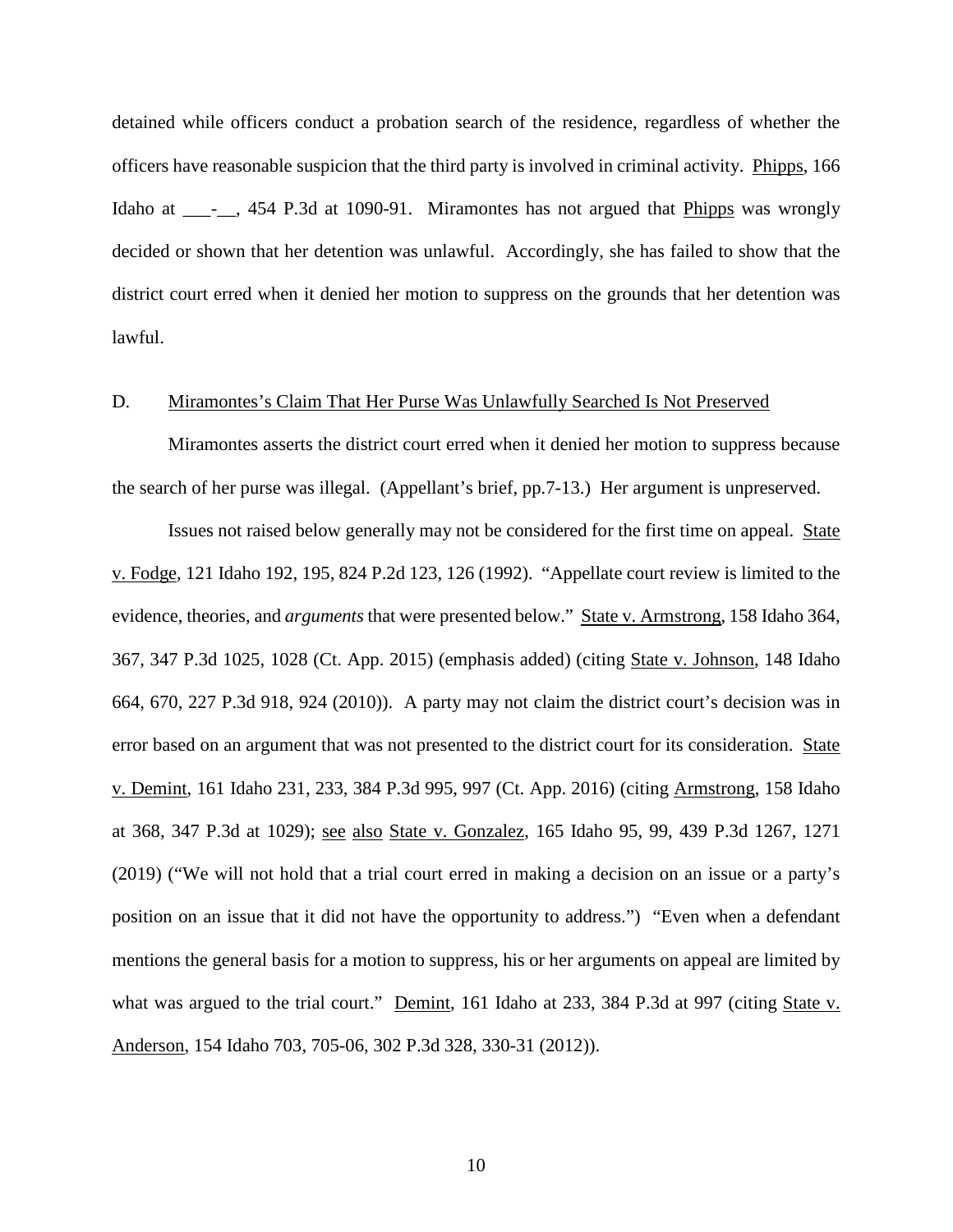Miramontes failed to present to the district court any cogent argument, backed by authority and citations to evidence in the record, regarding the allegedly unlawful search of her purse. In her motion to suppress, Miramontes asserted that the evidence should be suppressed on the sole basis of "an illegal *seizure*." (R., p.63 (emphasis added).) She did not assert on the face of the motion that her constitutional rights were violated by an unlawful search. (R., pp.63-65.)

In her first brief in support of the motion to suppress, Miramontes made the bare assertion for the first time that the search of her purse violated the Fourth Amendment. (R., p.75.) However, she did not support this bare assertion with any authority, argument, or citation to the evidence in the record. (R., pp.75-81.) She argued generally that her Fourth Amendment rights were violated under the balancing test set forth in State v. Williams, 162 Idaho 56, 394 P.2d 99 (Ct. App. 2016). (R., pp.75-81.) It appears she urged the district court to determine whether the "search of her property was constitutionally permissible" using the Williams factors. (R., p.75.) However, Williams is inapplicable to the determination of whether a search violates the Fourth Amendment. See Williams, 162 Idaho at 60-64, 394 P.2d at 103-07 (holding that the *detention* of a third party during the execution of an arrest warrant does not necessarily violate the Fourth Amendment). Even Miramontes acknowledges on appeal that Williams is not relevant to a determination of whether the purse was illegally searched. (Appellant's brief, p.12.) Thus, in her first brief Miramontes failed to support the bare assertion that her purse was unlawfully searched with any relevant authority or argument.

If Miramontes's intended to raise the argument she now asserts on appeal in her first brief, it flew past both the district court and the state. During the second hearing on the motion to suppress, which was held at the court's request, defense counsel asserted that the officers "illegally searched the purse." (2/25/19 Tr., p.8, L.10 – p.10, L.1.) The court immediately responded, "And

11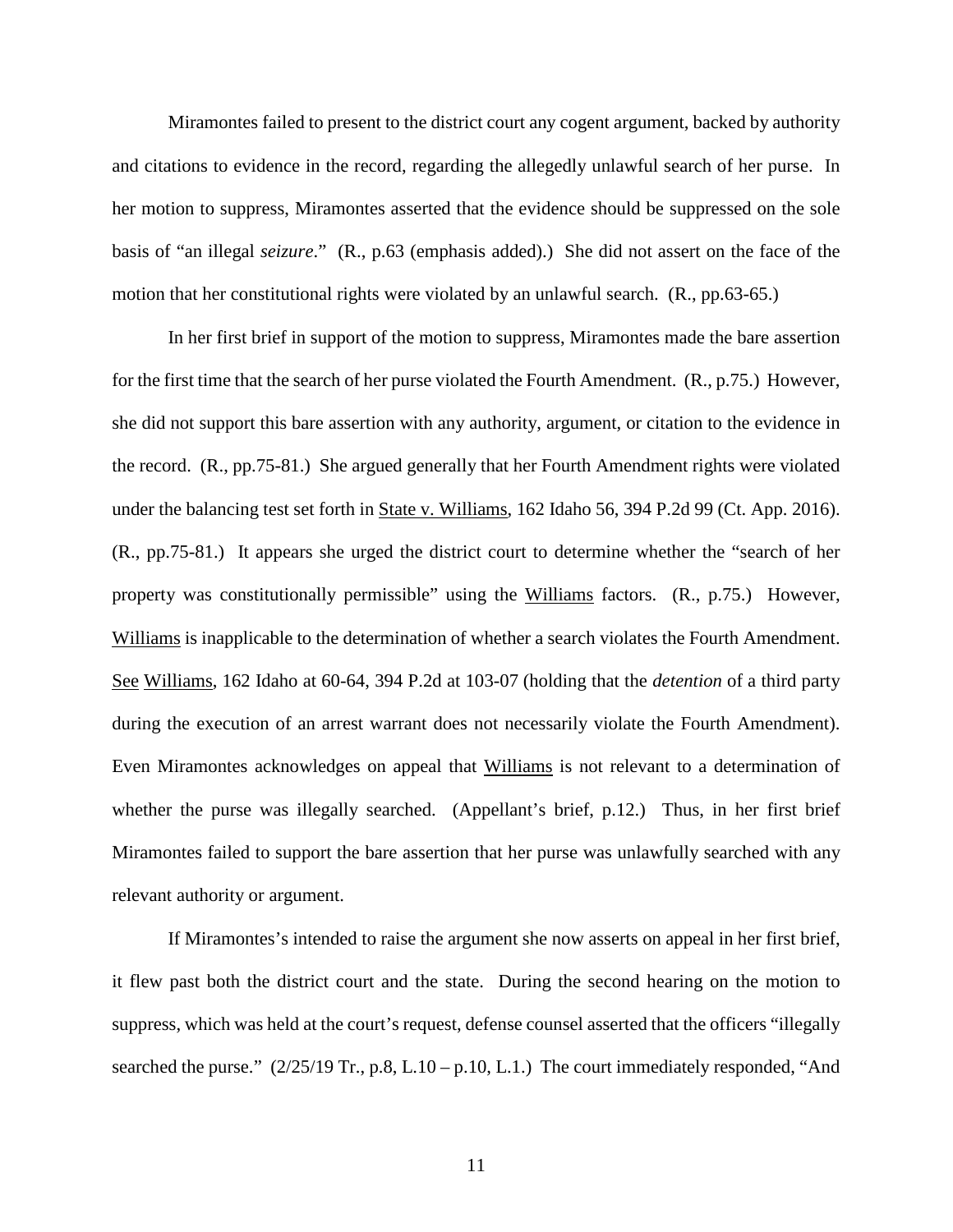see, this issue was not addressed in either one of your briefs." (2/25/19 Tr., p.10, Ls.2-8.) Later, Miramontes suggested for the first time that the officers needed consent to search her purse, which caused the court to further express its confusion and request supplemental briefing from the parties.  $(2/25/19$  Tr., p.12, L.4 – p.15, L.20; p.19, Ls.6-7.)

Given the opportunity to provide additional briefing, Miramontes again made the bare assertion that "the evidence obtained from Officer LaVallee's search of the pink/salmon bag was the product of an illegal search." (R., p.102.) Yet, again she failed to provide any cogent argument or relevant authority in support of this assertion. (R., pp.102-16.) Instead, she argued that the evidence discovered in her purse and the evidence found in the bedroom should be suppressed because neither the attenuation doctrine, nor the inevitable discovery doctrine, nor the independent source doctrine applied. (Id.) Because she failed to support the bare assertion that the search of her pink purse was unlawful with any argument or authority below, such arguments are not preserved for appeal.

Moreover, even if some iteration of the argument Miramontes's raises on appeal was made below, she never secured an adverse ruling on the issue. "Even if an issue was argued to a lower court, to preserve an issue for appeal there must be a ruling by the [lower] court." Johnson v. Crossett, 163 Idaho 200, 207, 408 P.3d 1272, 1279 (2018) (citation and internal quotation marks omitted). This Court "will not review a trial court's alleged error on appeal unless the record discloses an adverse ruling which forms the basis for the assignment of error." State v. Fisher, 123 Idaho 481, 485, 849 P.2d 942, 946 (1993). Here, the district court unambiguously ruled solely on the legality of Miramontes's seizure. (R., pp.136-43.) The district court ruled that "the *detention* of the Defendant to confirm her identity was … constitutionally permissible." (R., p.143 (emphasis added).) The court did not address or rule on the legality of the search of Miramontes's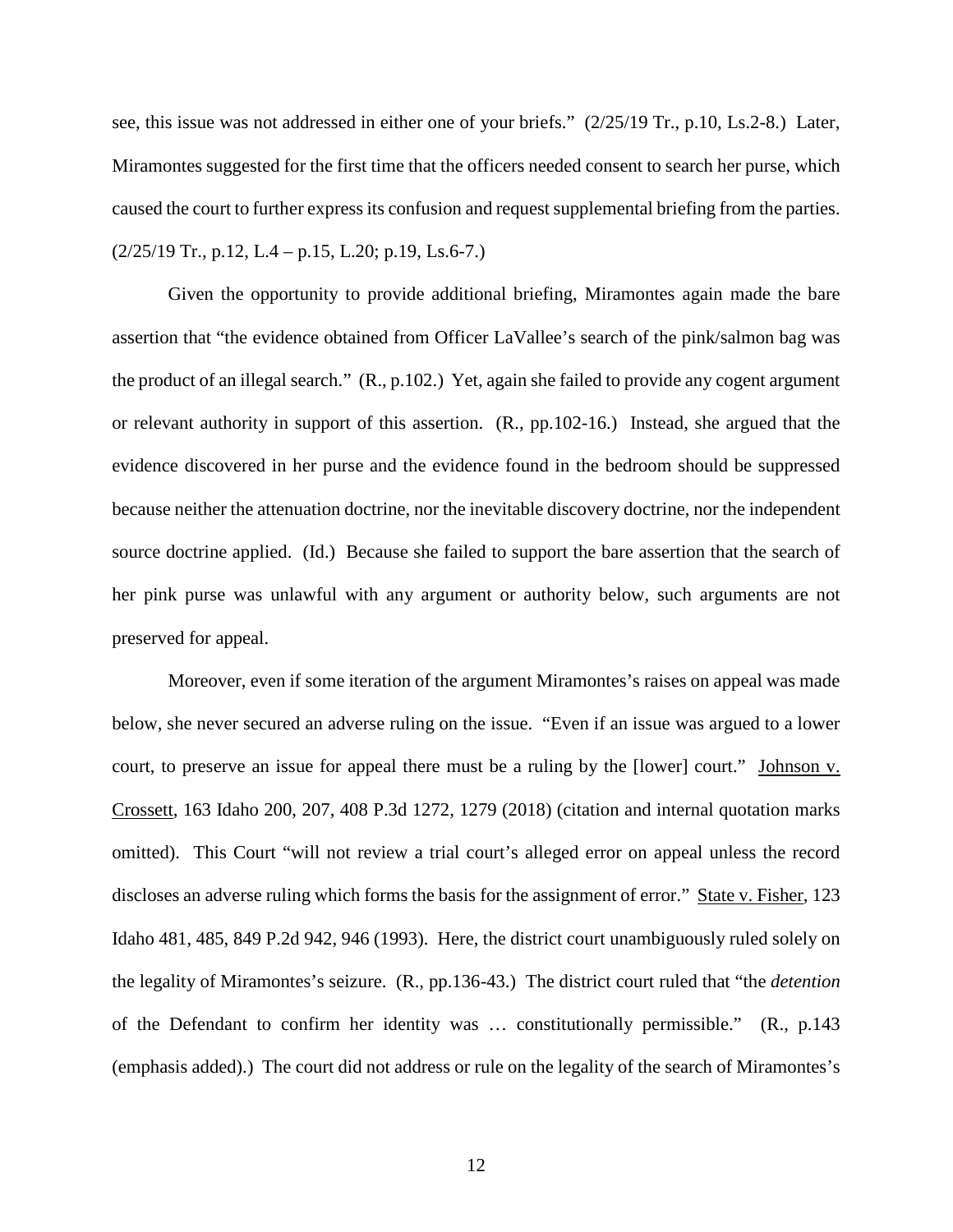purse. (R., pp.136-43.) Therefore, the record does not contain an adverse ruling which forms the basis for the assignment of error.

In sum, Miramontes's failed to support the bare assertion that her purse was illegally searched with any cogent argument or relevant authority, and the court did not address, much less rule on, the legality of the search of her purse. Because appellate review is limited to the arguments that Miramontes presented below, and because she failed to obtain an adverse ruling on the issue of the alleged illegal search, the argument that the district court erred because the search of her purse was illegal is not preserved for appeal.

### E. Regardless Of The Legality Of Either The Search Or The Seizure, The Evidence Found In The Bedroom Is Not Subject To Suppression

 Even assuming that Miramontes was unlawfully seized and/or her purse unlawfully searched, the evidence found in the bedroom she was staying is not subject to suppression. Generally, evidence obtained in violation of the Fourth Amendment is subject to the exclusionary rule. State v. Cohagan, 162 Idaho 717, 720, 404 P.3d 659, 662 (2017) (citing Wong Sun v. United States, 371 U.S. 471, 485 (1963); Page, 140 Idaho at 846, 103 P.3d at 459). The exclusionary rule is a judicial remedy for addressing illegal searches and seizures. State v. Bunting, 142 Idaho 908, 915, 136 P.3d 379, 386 (Ct. App. 2006). The rule requires the suppression of "primary evidence obtained as a direct result of an illegal search or seizure" as well as "evidence later discovered and found to be derivative of an illegality or 'fruit of the poisonous tree.'" Segura v. United States, 468 U.S. 796, 804 (1984) (citation omitted). "However, there are various exceptions to the exclusionary rule." Cohagan, 162 Idaho at 720-21, 404 P.3d at 662-63 (citations omitted).

One such exception is the inevitable discovery doctrine. "[T]he inevitable discovery doctrine asks courts to engage in a hypothetical finding into the lawful actions law enforcement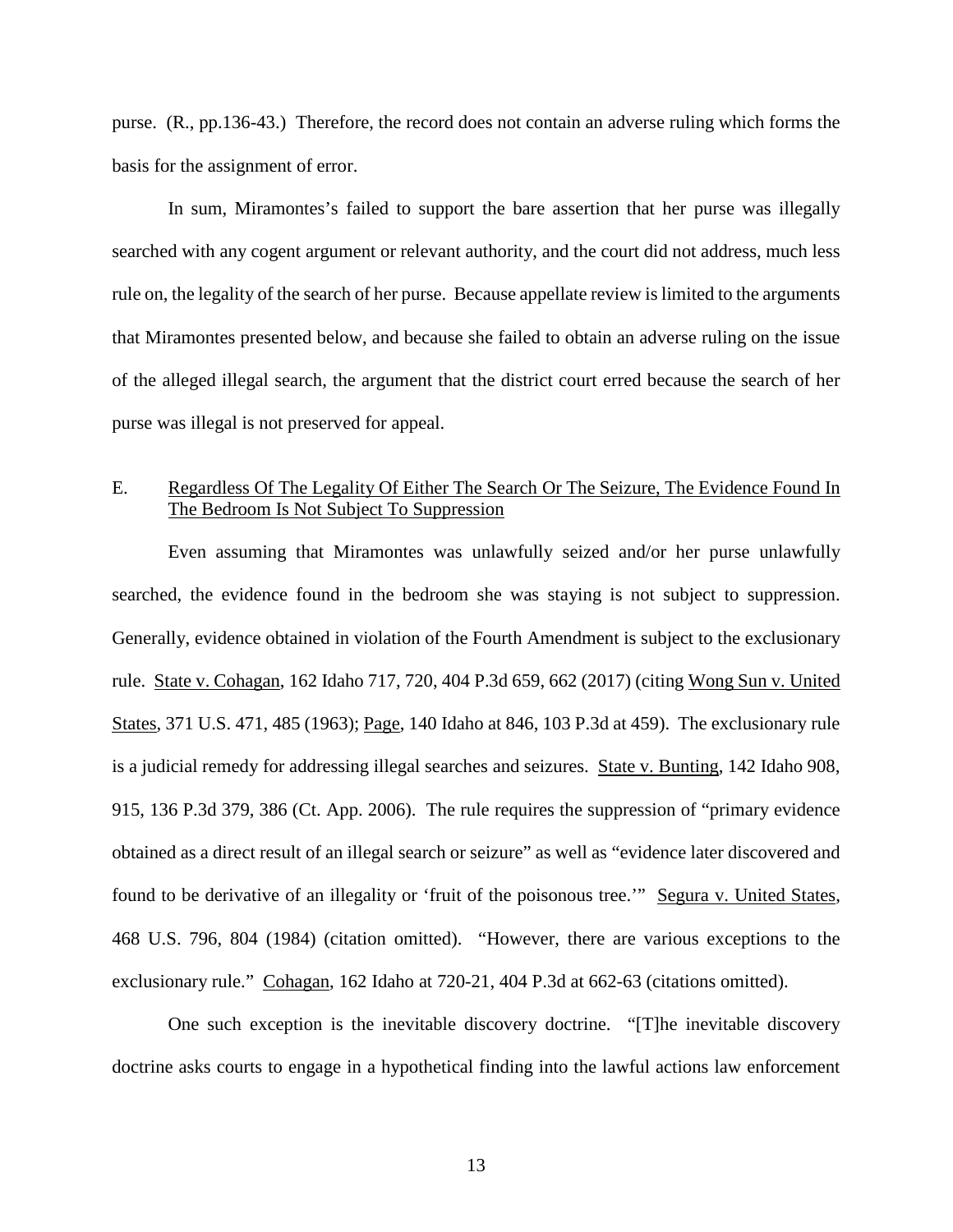*would have inevitably taken* in the absence of the unlawful avenue that led to the evidence." State v. Downing, 163 Idaho 26, 31, 407 P.3d 1285, 1290 (2017) (emphasis in original) (citation omitted). "The [inevitable discovery] doctrine 'is not intended to swallow the exclusionary rule whole by substituting what the police should have done for what they really did.'" Id. at 32, 407 P.3d at 1291 (quoting State v. Holman, 109 Idaho 382, 392, 707 P.2d 493, 503 (Ct. App. 1985)). Rather, "[t]he inevitable-discovery doctrine presupposes parallel paths leading toward the inevitable discovery of evidence." State v. Maxim, 165 Idaho 901, 909, 454 P.3d 543, 551 (2019). "If, because of illegal police action, one path arrives at the evidence before the other does, then the State will be permitted to prove that the existing alternative path would have yielded the evidence even if the existing alternative path was cut short due to the discovery of the evidence." Id. "However, the split in the investigation which creates these parallel paths must occur prior to or independent of the illegality, not because of it." Id. "The question is not what legal path the police would have inevitably taken which could have yielded the evidence. The question is what legal path the police actually took which would have inevitably yielded the evidence." Id.

The inevitable discovery doctrine balances society's interests in deterring illegal police conduct and having juries receive all probative evidence of a crime by putting the government in the same, not a worse, position than it would have occupied absent the police error or misconduct. Nix v. Williams, 467 U.S. 431, 443 (1984). When evidence would have been inevitably discovered as a result of other lawful means, the exclusion of such evidence would put the police in a worse position than they would have been absent any error or misconduct, and thus the exclusionary rule does not apply. Id. at 443-44. Hence, "the inevitable discovery doctrine allows for the admission of evidence that would have been discovered even without the unconstitutional source." Utah v.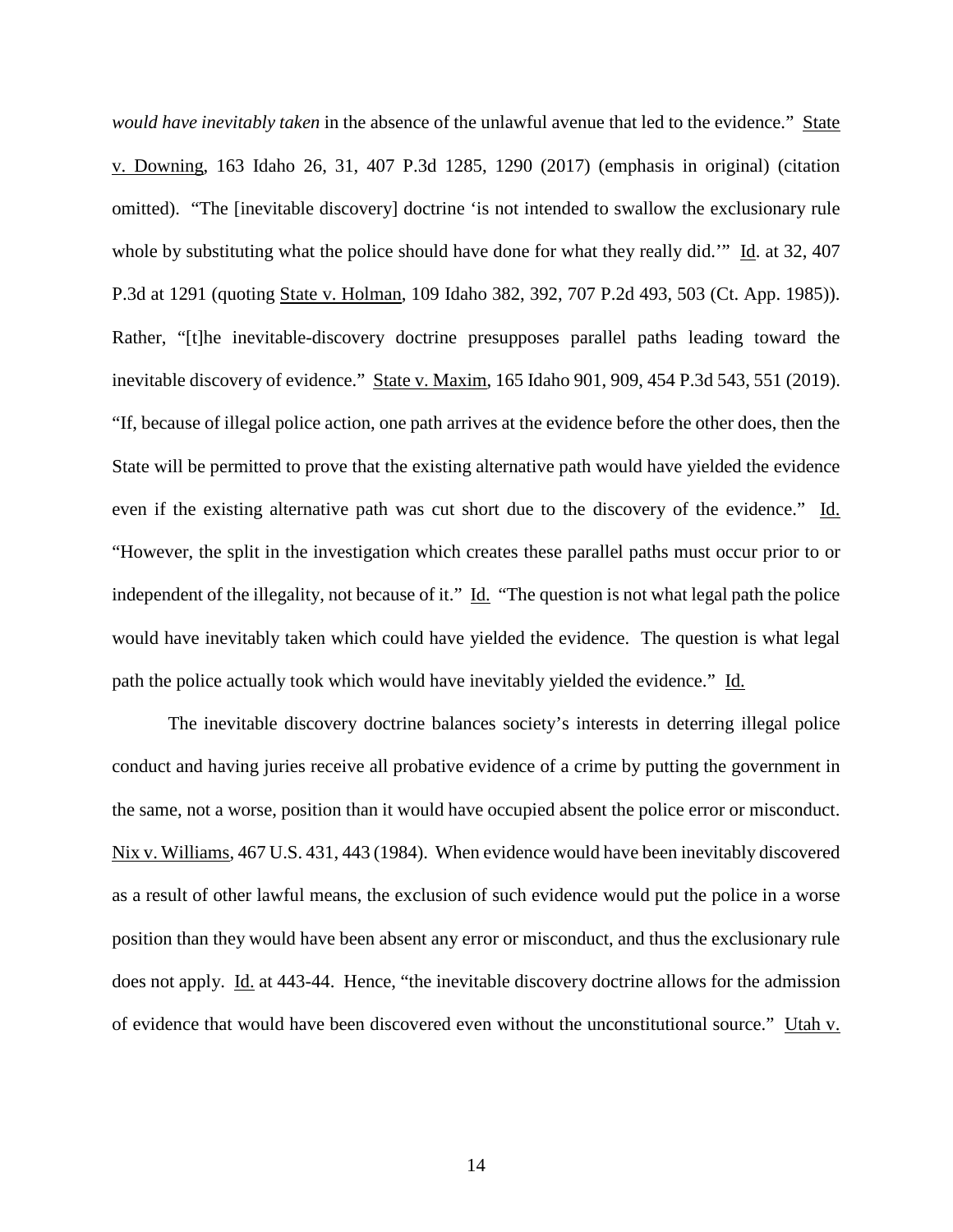Streiff, \_\_\_ U.S. \_\_\_, \_\_\_, 136 S. Ct. 2056, 2061 (2016) (citation omitted); <u>see also Stuart v. State</u>, 136 Idaho 490, 497-99, 36 P.3d 1278, 1285-87 (2001) (adopting the inevitable discovery doctrine).

In this case, the record establishes that the evidence discovered in the room Miramontes was staying in would have been inevitably discovered by the probation officers during the residence check regardless of Miramontes's seizure or the search of her purse. The district court found that the officers went to Evans's home to conduct a probationary check, which authorized the officers to verify Evans's living arrangements, check for contraband, and confirm her compliance with the terms and conditions of mental health court. (R., p.134; State's Ex. 1.) Officer Myler testified that it was standard policy for them to conduct such home checks every thirty days when someone like Evans is on "phase one in a specialty court." (11/27/18 Tr., p.34, Ls.15-20.)

Officer Myler also testified that the purpose of the residence checks is to ensure that the probationer is complying with the terms and conditions of their probation. (11/27/18 Tr., p.34, L.21 – p.35, L.4.) The terms and conditions of Miramontes's mental health agreement prohibited her from having unapproved associations and from having guests in her home past 10 p.m. without prior approval. (State's Ex. 1.) Notwithstanding her assent to these terms, the officers observed that Evans was violating them immediately upon entering her home. Officer Myler observed Miramontes in the home despite the fact that Evans was not authorized to associate with her. (11/27/18 Tr., p.9, Ls.6-24; p.37, Ls.18-24.) Additionally, before Officer LaVallee searched Miramontes's purse, Miramontes confessed to Officer Myler that she had been living at Evans's house for about a week.  $(11/27/18 \text{ Tr}., p.12, Ls.2-8.)$  Thus, the officers knew Evans was not in compliance with at least two terms of her agreement before Miramontes was seized and well before Officer LaVallee opened Miramontes's purse.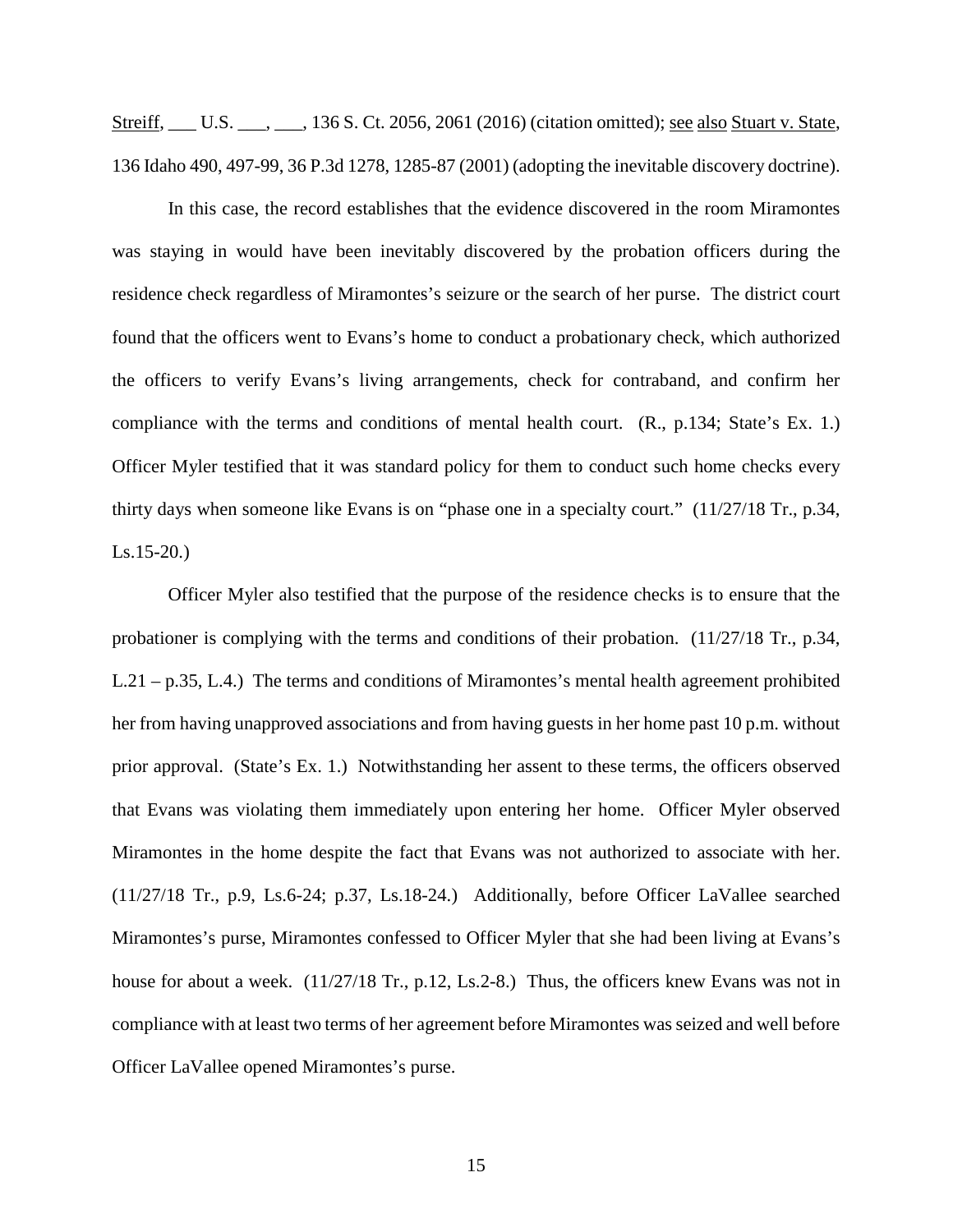Another condition of Evans's agreement prohibited her from possessing controlled substances. (State's Ex. 1.) The observed violations surely elevated the officers' pre-existing concerns that someone on supervision, like Evans, may be possessing or using drugs. (See 11/27/18 Tr., p.34, L.5 – p.35, L.4.) Beyond that, Officer Myler testified that she wears gloves during residence checks once they "start searching," suggesting that searches for contraband are characteristic of probationary checks and that the officers were going to search for contraband during the residence check of Evans's home.  $(11/27/18 \text{ Tr.}, p.31, L.25 - p.32, L.5.)$  Accordingly, the officers would have searched Evans's home for contraband as part of the routine residence check they were conducting regardless of their detention of Miramontes or the search of her purse. Suppressing the evidence found in the room Miramontes was staying in would put the state in a worse, not the same, position than it would have been absent Miramontes's detention or the search of her purse. Because the evidence found in the bedroom would have been inevitably discovered, it is not subject to suppression.

### **CONCLUSION**

The state respectfully requests this Court affirm the judgement of conviction and the order of the district court denying Miramontes's motion to suppress.

DATED this 29th day of March, 2021.

 /s/ Justin R. Porter JUSTIN R. PORTER Deputy Attorney General